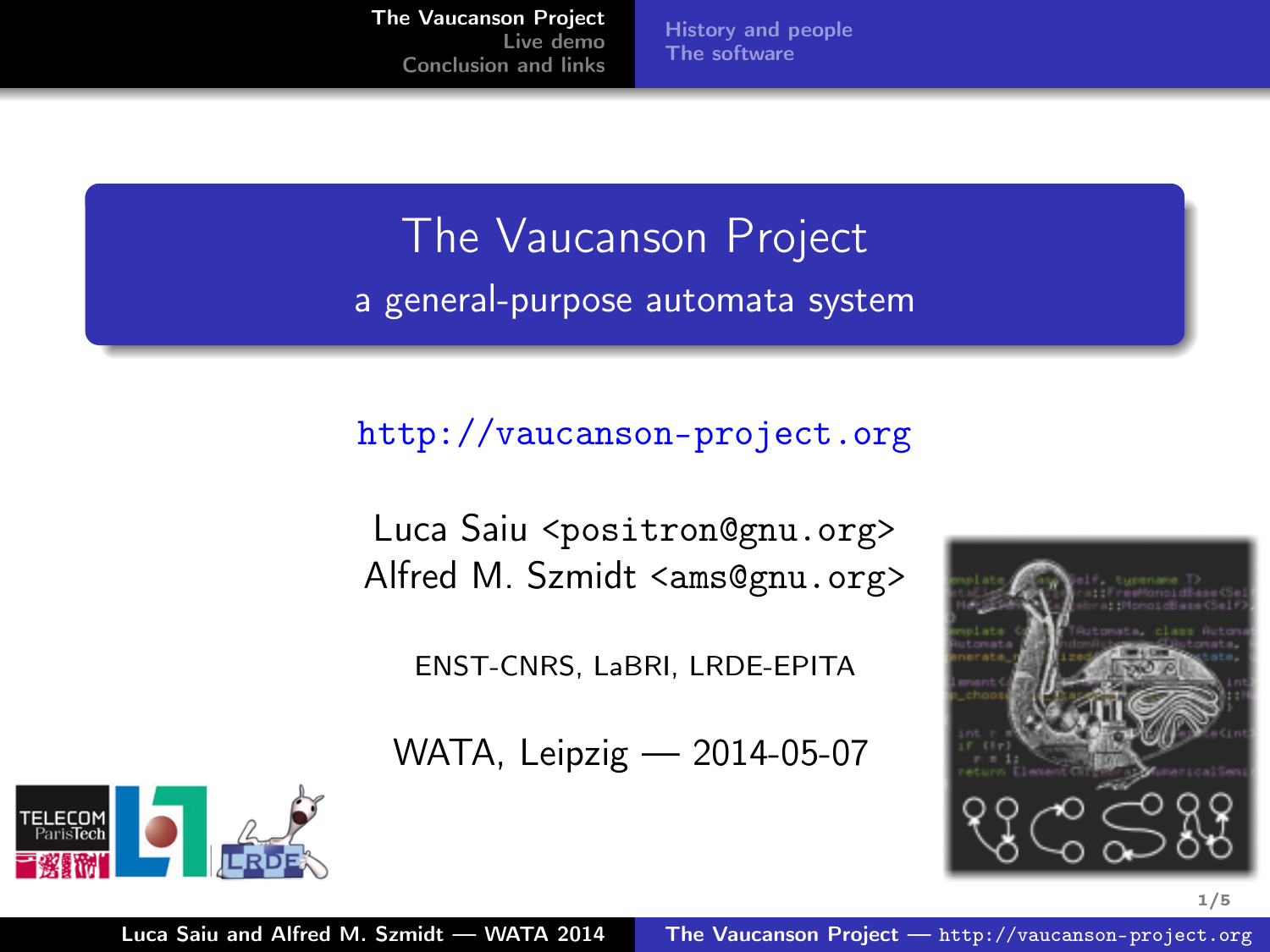[History and people](#page-1-0) [The software](#page-2-0)

# <span id="page-1-0"></span>The Vaucanson Project

Long history:

- Project started in 2000;
- This is the second implementation from scratch:
	- young codebase, but already usable.

Heterogeneous team:

- Jacques Sakarovitch, Akim Demaille, Sylvain Lombardy, Alexandre Duret-Lutz, Luca Saiu, Alfred M. Szmidt and other contributors
- ENST-CNRS, LRDE-EPITA, LaBRI Paris and Bordeaux .



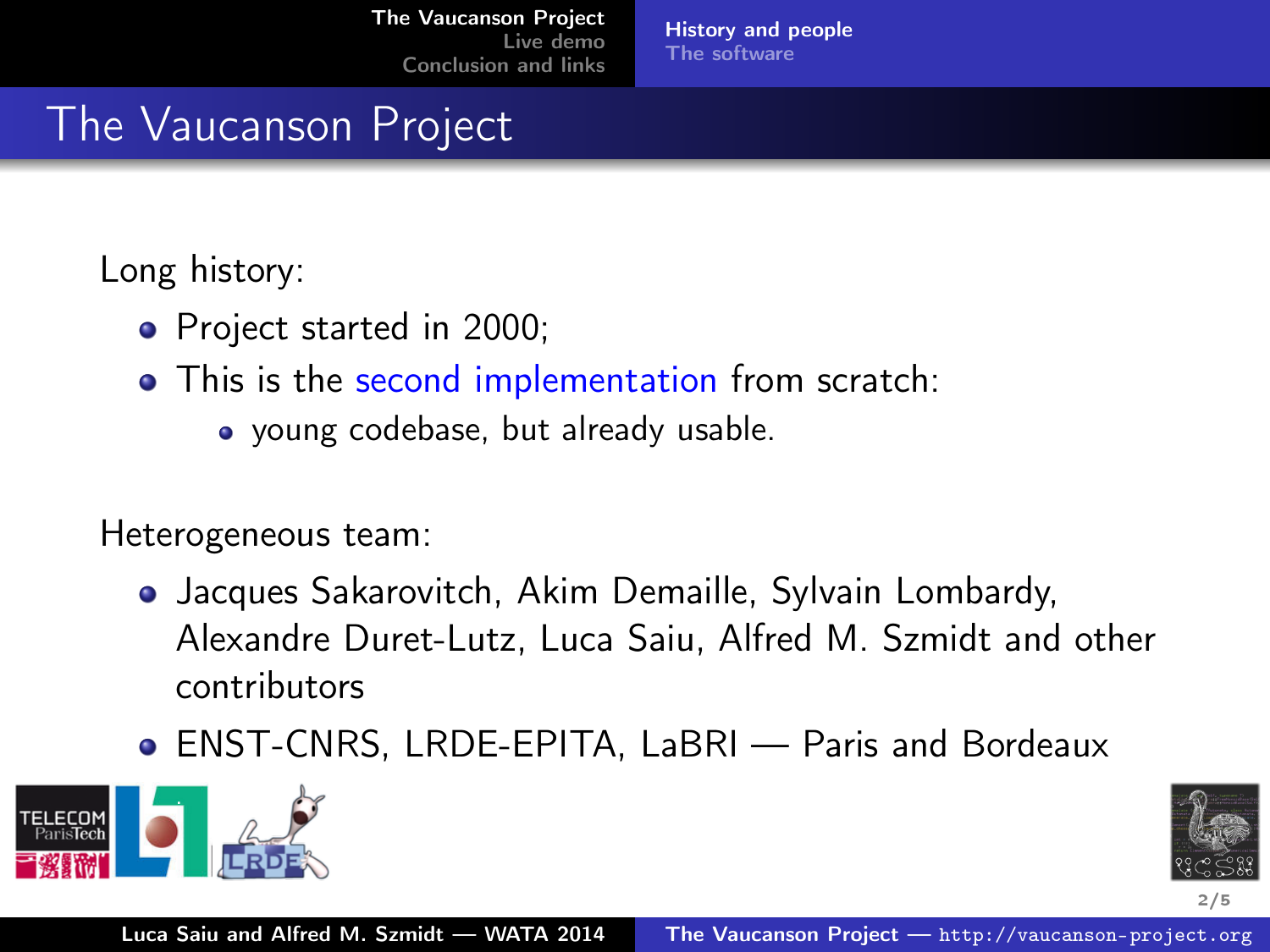[History and people](#page-1-0) [The software](#page-6-0)

# <span id="page-2-0"></span>The software in one slide

#### A general-purpose automata system

- **o** for students
- **•** for Computer Science and Linguistics researchers



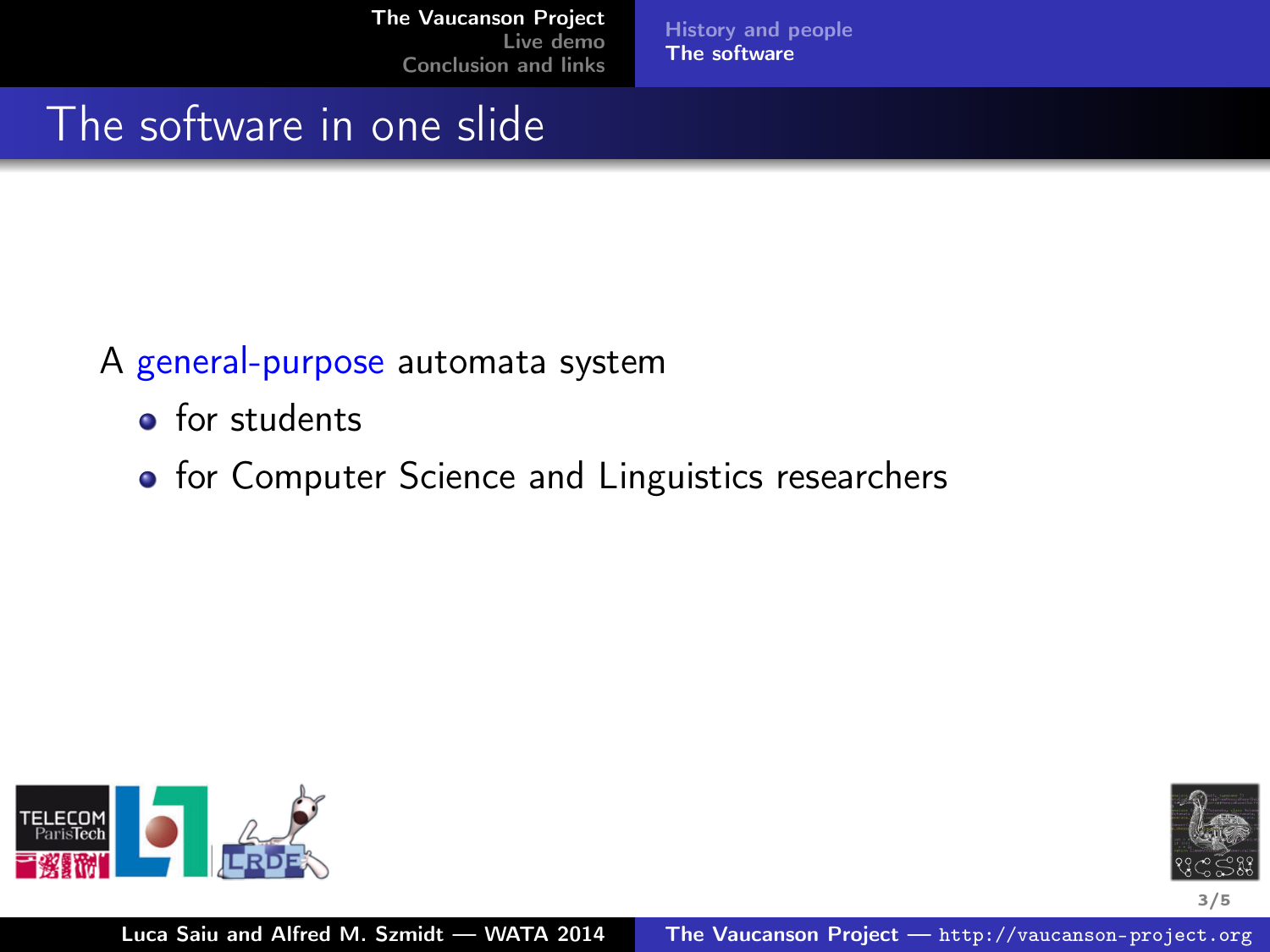[History and people](#page-1-0) [The software](#page-6-0)

# The software in one slide

#### A general-purpose automata system

- for students [easy-to-use interactive interface: Python]
- for Computer Science and Linguistics researchers



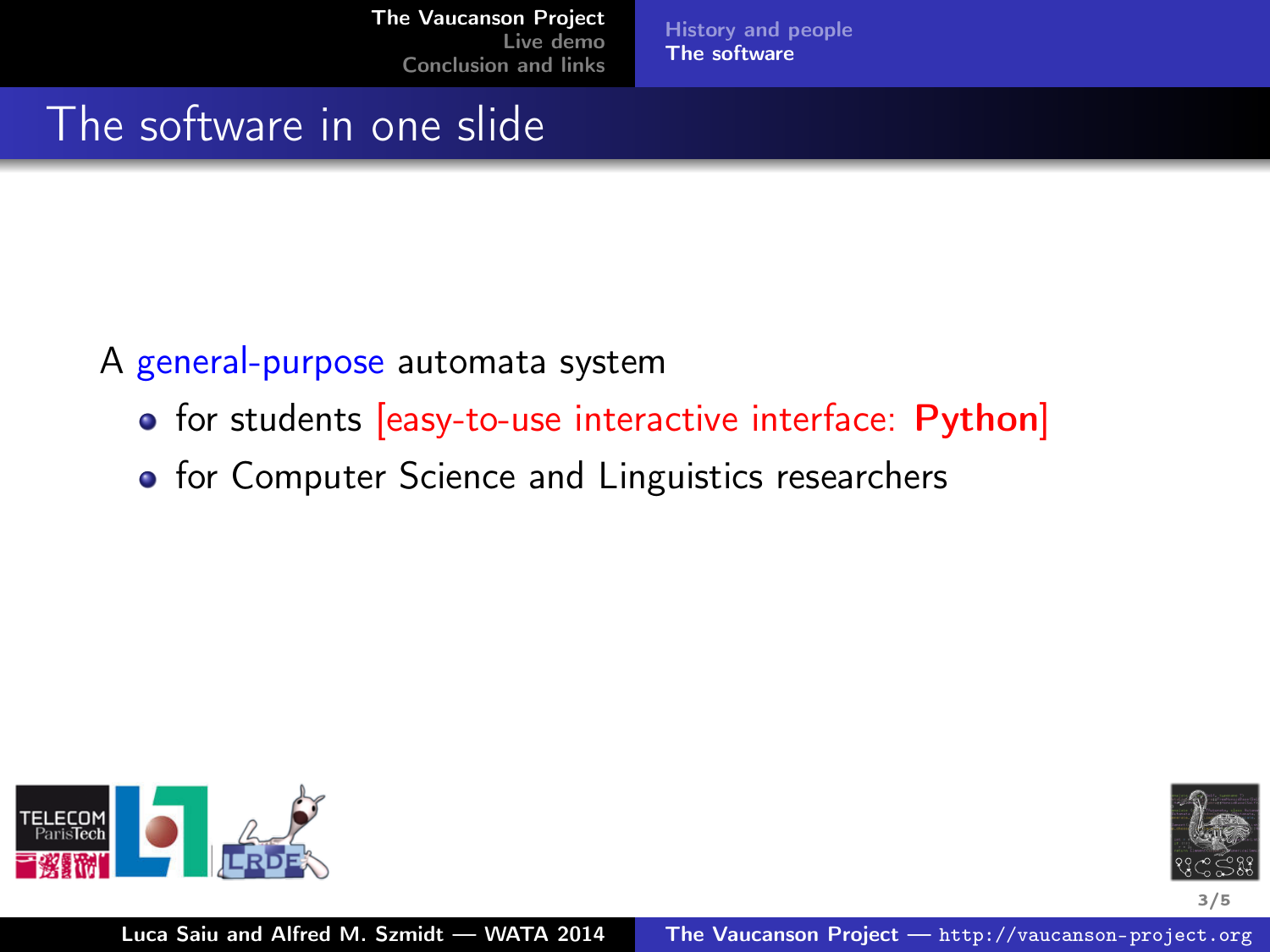[History and people](#page-1-0) [The software](#page-6-0)

# The software in one slide

#### A general-purpose automata system

- **•** for students [easy-to-use interactive interface: Python]
- for Computer Science and Linguistics researchers **[fast core:**  $C_{++}$ ]



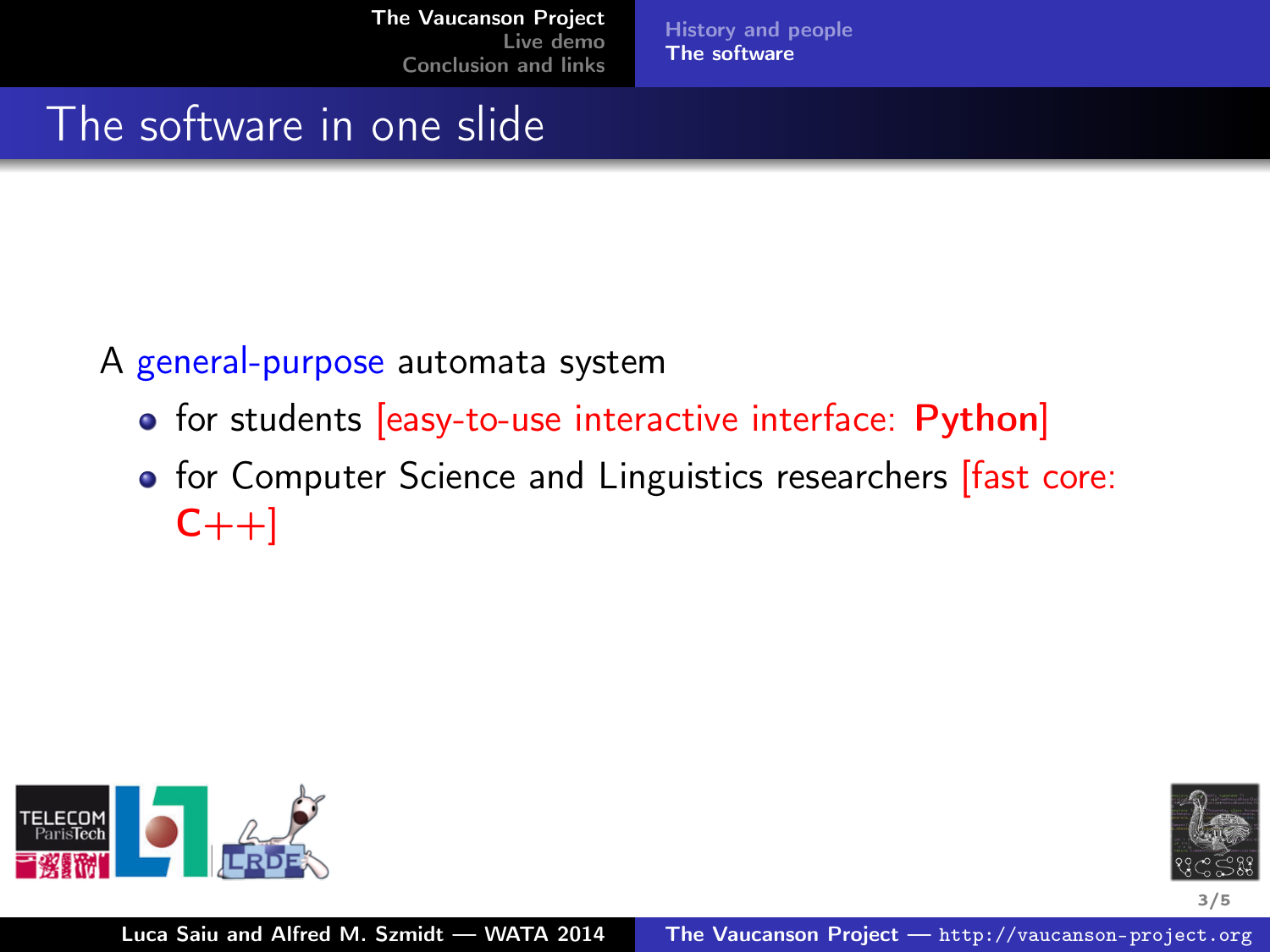[History and people](#page-1-0) [The software](#page-6-0)

# The software in one slide

- A general-purpose automata system [dynamic compilation]
	- for students [easy-to-use interactive interface: Python]
	- **•** for Computer Science and Linguistics researchers [fast core:  $C++$ ]



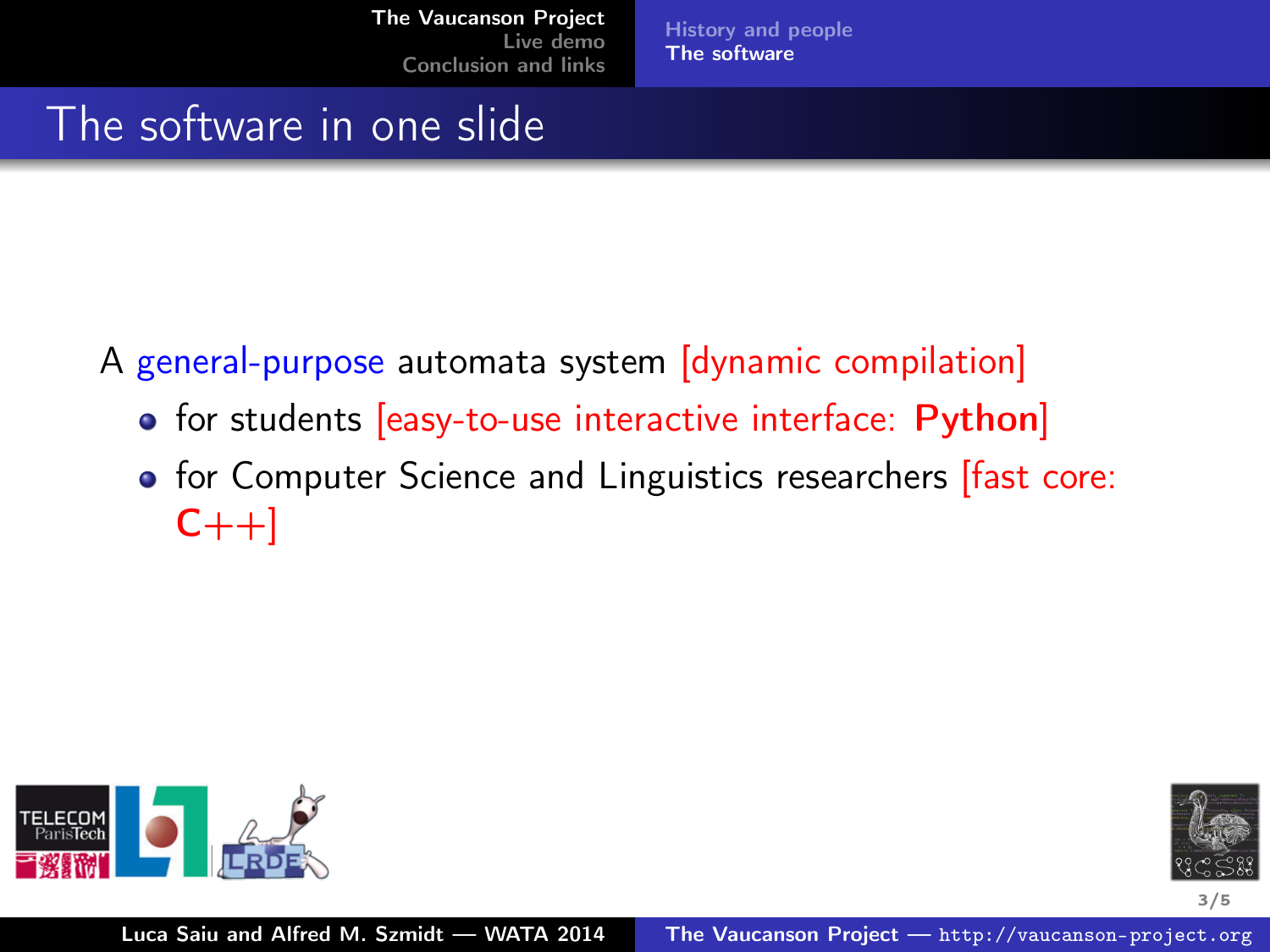[History and people](#page-1-0) [The software](#page-2-0)

# <span id="page-6-0"></span>The software in one slide

- A general-purpose automata system [dynamic compilation]
	- **•** for students [easy-to-use interactive interface: Python]
	- **•** for Computer Science and Linguistics researchers [fast core:  $C++$ ]

[Multi-layer architecture]



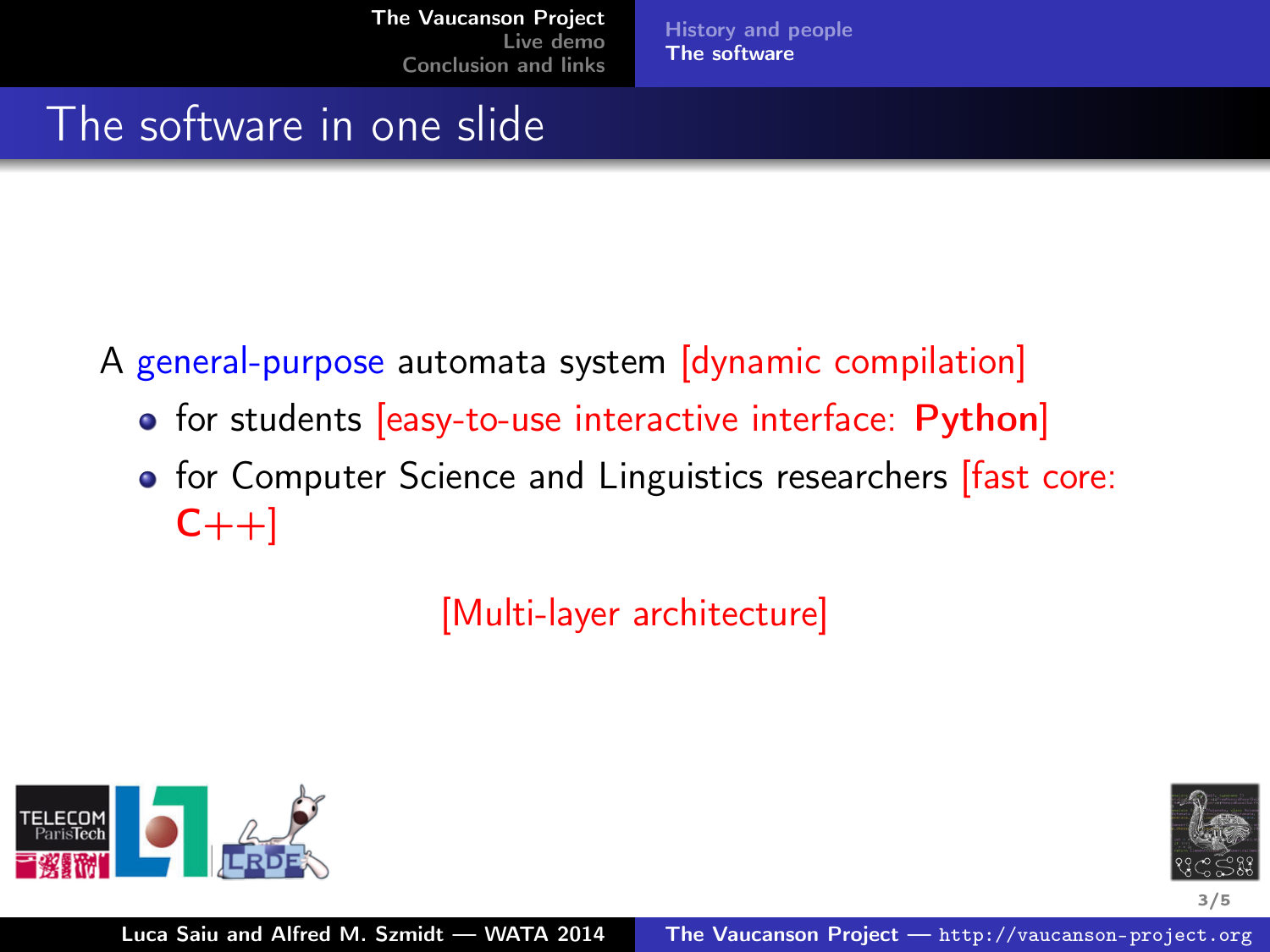[See Vaucanson in action](#page-7-0)

### <span id="page-7-0"></span>Live demo

#### [Demo]



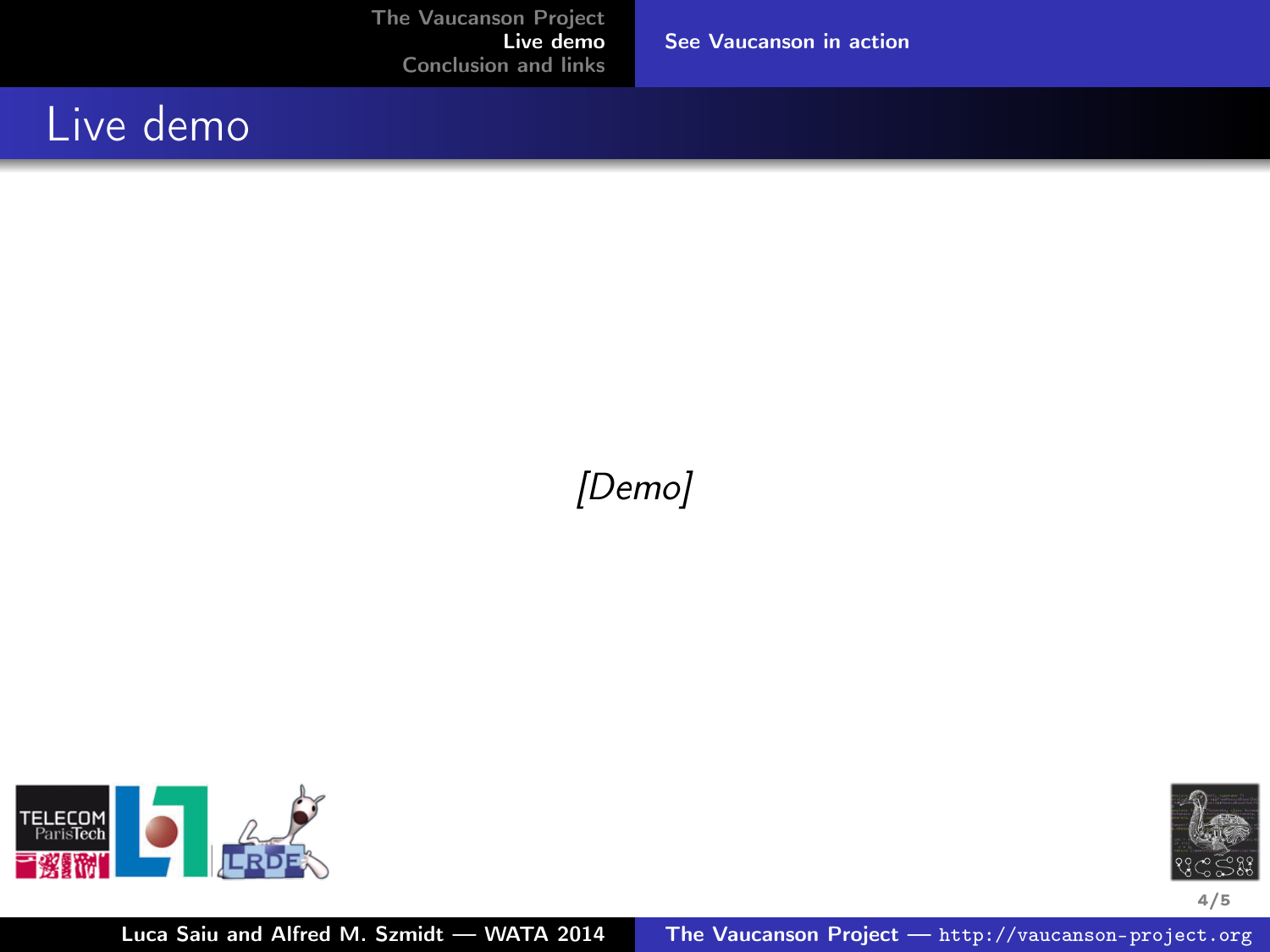### <span id="page-8-0"></span>Vaucanson — Links

Vaucanson is free software, released under the GNU GPL. The source code is available at:

#### <http://vaucanson-project.org>

Easy to try: you can also download a virtual machine image.

Contact us:

- Public mailing list: vaucanson@lrde.epita.fr
- **IRC channel: #vcsn on the Freenode network.**